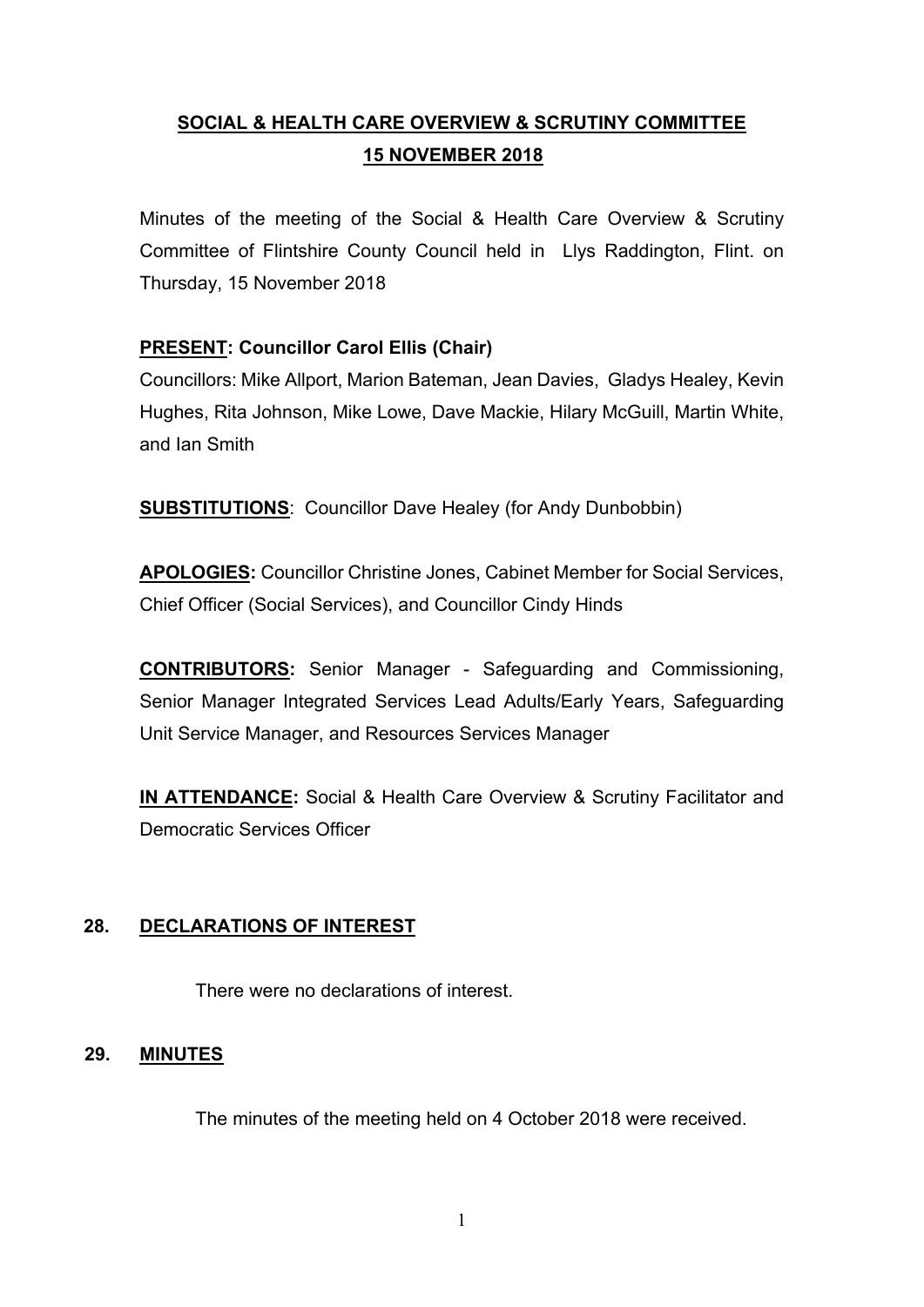#### **RESOLVED:**

That the minutes be approved as a correct record and signed by the Chair.

#### **30. PROGRESSION MODEL – LEARNING DISABILITIES**

The Senior Manager Integrated Services Lead Adults/Early Years introduced the report to highlight the work being undertaken through the Progression Model to support people with disabilities to be more independent and rely less on paid support services.

The Senior Manager provided background information and explained that the Progression Model was based on strength based assessments which maximised opportunities for independence, helping service users to acquire independent living skills. The model aimed to maximise independence and make care affordable through reduced reliance on longer term care. Trained workers at all levels, including social workers, occupational therapists and the direct workforce, develop a plan with an individual taking small steps to independence. The Senior Manager reported that the Authority had worked in partnership with three young men and their families to develop a model of supported living aimed at increasing independence, positive risk with an enablement culture, using assistive technology and individually tailored support. The three young men currently lead varied, independent and interesting lives.

The Senior Manager gave an update on the current situation and advised that 44 individuals had been supported using the Progression Model. Use of the Model was being expanded across Learning and Physical Disability Services and the aim was that all support staff would be trained and it would become normal practice.

The Chair thanked the Senior Manager for her report and invited Members to raise questions.

2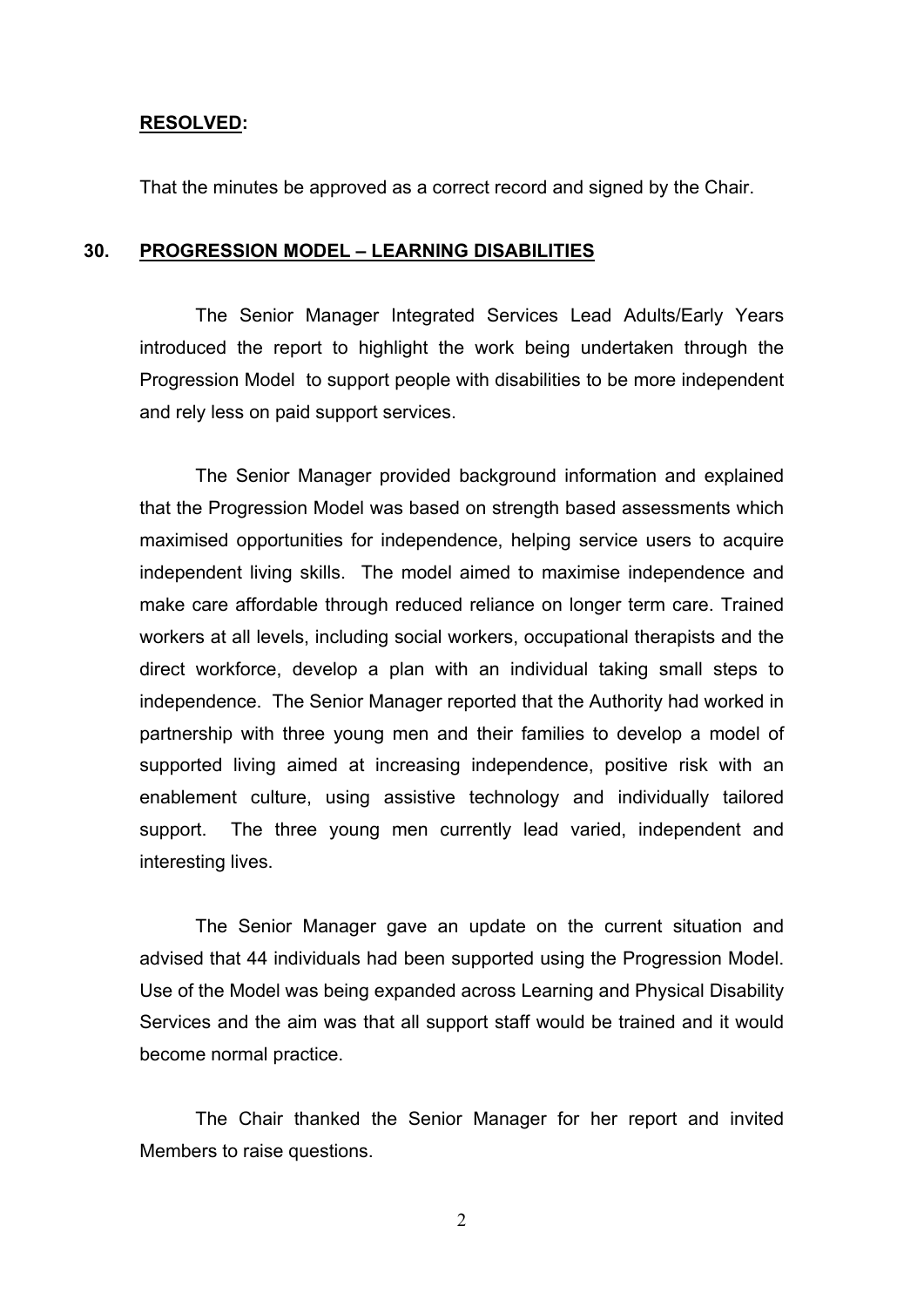In response to a question from Councillor Hilary McGuill concerning ongoing use of assistive technology to support individuals, the Senior Manager explained that the electronic support arrangements remained in place to ensure individuals were able to undertake daily activities in their home effectively to maintain their well-being and safety.

Councillor Gladys Healey expressed a concern on the need for social compatibility to exist where a number of people lived together. The Senior Manager explained that the Progression Model operated in a fully inclusive coproduced environment with individuals and their families being in full control of plans. She commented on the comprehensive preparatory work which was undertaken by social workers around placements and the duty of care which remained throughout the arrangement.

#### **RESOLVED**

- (a) That the Committee recognises the benefits of a system of support that promotes independence and uses short-term enabling support where appropriate;
- (b) That support is regularly reviewed to ensure responsiveness to changes in needs and aspirations; and
- (c) That the Committee supports the expansion of the Progression Model based on the principle that services are co-produced with people with learning disabilities and their parents/carers to ensure shared responsibility for achieving the best possible outcomes.

#### **31. SAFEGUARDING - ADULTS AND CHILDREN**

The Senior Manager - Safeguarding and Commissioning introduced a report to provide key statistical and performance related information regarding the Joint Adults and Children's Safeguarding provision within the county boundaries. She advised that the report also highlighted the variety of work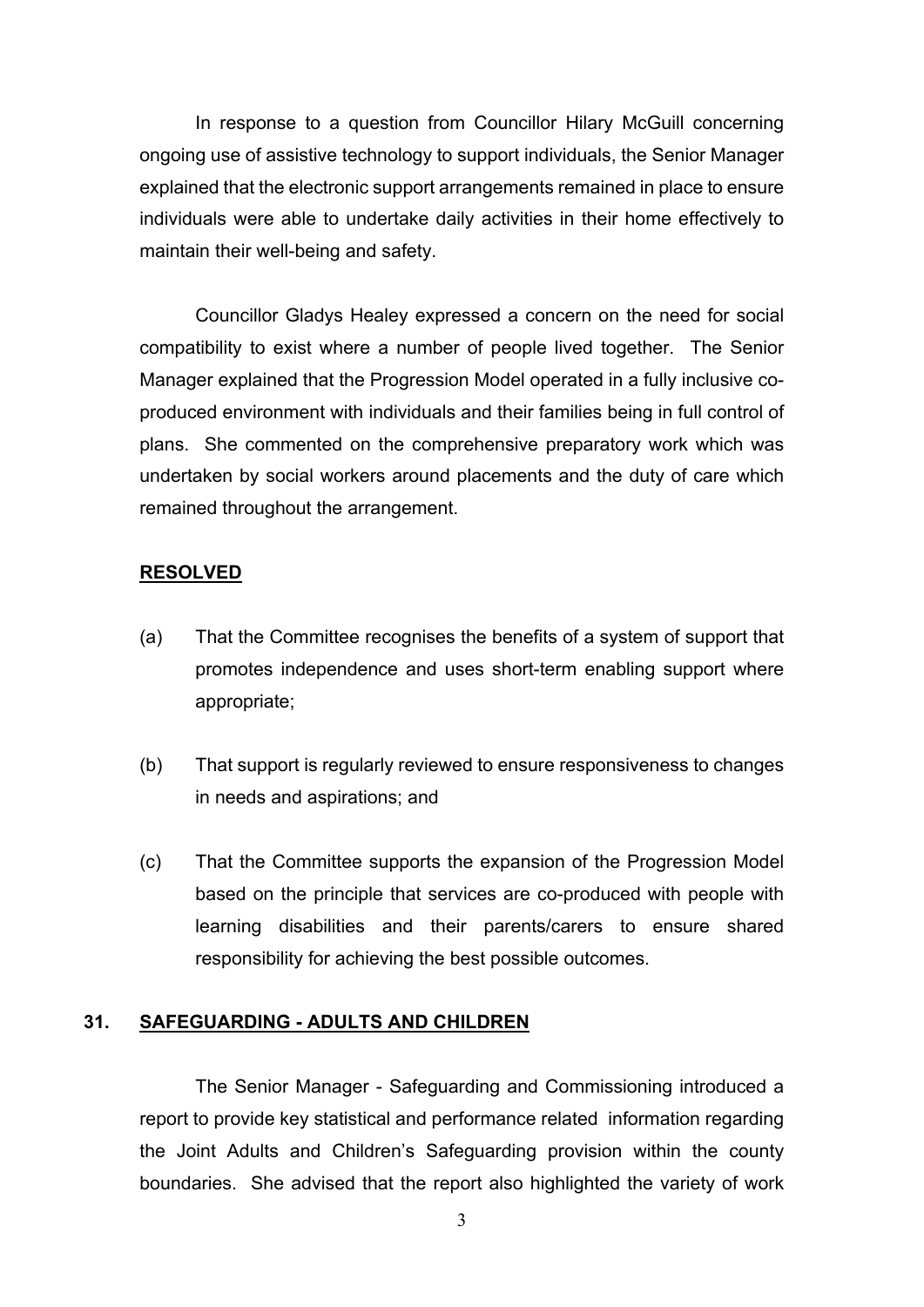covered by the Safeguarding Unit and the activity it undertook. The report summarised some key learning from Child and Adult Practice reviews and Domestic Homicide Reviews.

The Senior Manager Safeguarding and Commissioning, reported on the main considerations, as detailed in the report, and invited the Safeguarding Unit Service Manager to provide an overview of the work related to the responsibilities of the Safeguarding Unit in relation to child protection, adult safeguarding, adults at risk, Deprivation of Liberty Safeguards (DOLS), and Looked After Children (LAC).

The Chair thanked officers for their joint report.

Councillor Kevin Hughes commented on the issues of online safety, social media abuse, and online gambling addiction, and asked what measures were being taken to address these problems and how victims could access information and help. Councillor Hughes congratulated the Safeguarding Unit on their excellent work. He said he could not see any reference to online safety within the report, which he felt would fall under safeguarding. Referring to the Homicide Review report and the reference to a silent 999 call, Councillor Hughes asked that the Committee write to the Welsh Government to ask it to publicise the fact that if a 999 call was silent, then it was likely there would be no emergency response.

The Senior Manager Safeguarding and Commissioning, confirmed that online safety was within the remit of the safeguarding unit and work was ongoing in this area. The Safeguarding Unit Service Manager acknowledged that online safety was not mentioned within the report, however, she advised that the unit were very aware of online safety and that any concerns around child safety would be considered within child protection plans and court plans. She also referred to the Missing Exploited Trafficked (MET) Panel which is a joint panel in conjunction with Wrexham addressing all issues relating to cases of exploitation. This would include concerns regarding online activity.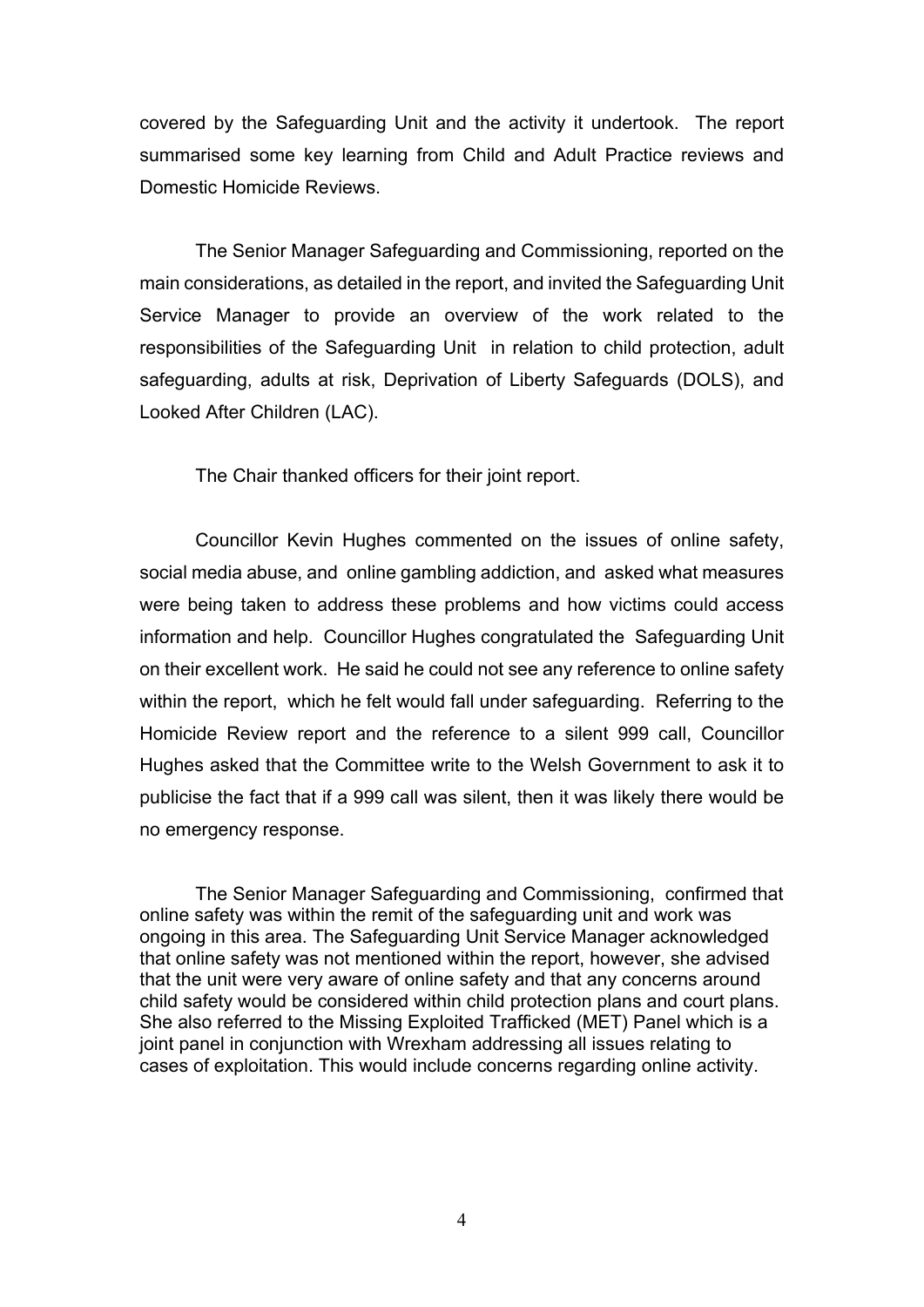Councillor Hilary McGuill welcomed the multi-agency approach to information sharing. She praised the early intervention work and domestic abuse support and suggested that when incidents occurred then schools should be informed prior to the school day wherever possible. Councillor McGuill suggested that an app to report bullying on mobile devices could be a valuable tool.

The Senior Manager Safeguarding and Commissioning concurred with Councillor McGuill's comments. Referring to bullying, she commented that whilst this was very much in the area of education, it was also everyone's responsibility.

The Chair explained that she had sent a series of emails with regard to a person sleeping rough near a nursery school and had been unable to contact the Homelessness Team on the telephone. She had called 101 and had been advised to contact Social Services. When a member of the Homelessness Team had visited the area it was confirmed that the person was known to the police. Councillor Marion Bateman referred to a similar incident which had occurred in her Ward. She emphasised that safeguarding was everyone's responsibility and that multi-agency cooperation was vital.

In response to a concern by Councillor Gladys Healey on the issue of false allegations being made by a child or young person, the Safeguarding Unit Service Manager advised that when a referral was made action had to be taken in accordance with required procedures. If an allegation was made in school teachers were advised that they should not investigate cases and just take first accounts.

Councillor David Healey expressed praise for the service provided by the Homeless Team and said the Authority took a proactive stance in

5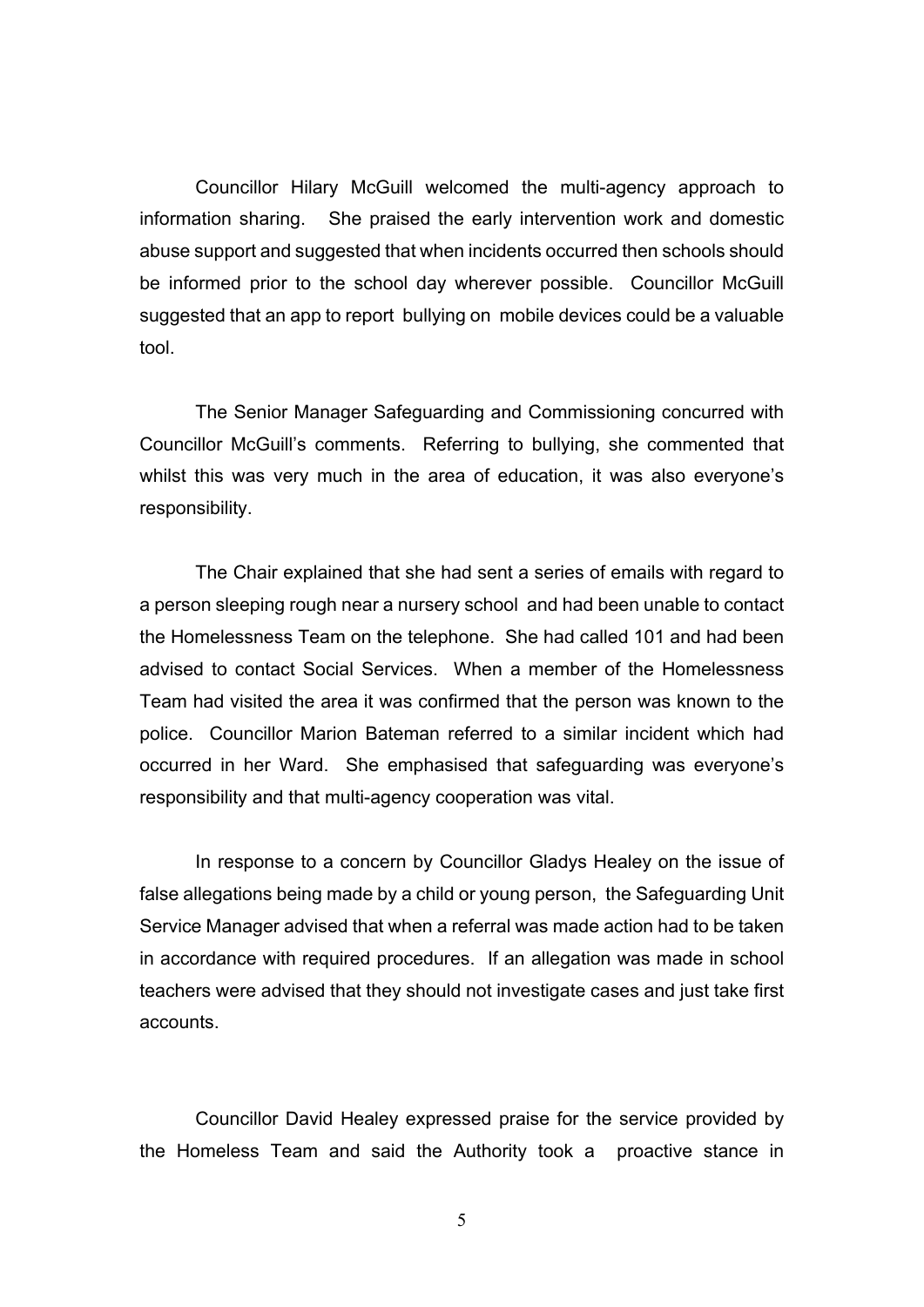identifying homeless people. He advised of a telephone service and services on social media.

The Senior Manager, Safeguarding and Commissioning agreed to circulate a link to the streetlink website.

#### **RESOLVED:**

- (a) That the report as relevant information in relation to Flintshire Safeguarding for the period 1 April 2017 to 31 March 2018 be received;
- (b) That the Committee was satisfied that Safeguarding provision within the County was robust; and
- (c) The Committee urged the Welsh Government to promote the implications of silent 999 calls which may not generate a response.

## **32. BRIGHT SPOTS**

The Resources Services Manager introduced a report to consider the findings and perspectives of looked after children in the survey 'Your Life: Your Care'. He advised that during February - March 2018 all children in care in Flintshire were asked to participate in a survey about their well-being. The survey 'Your Life: Your Care' was developed by Coram Voice and University of Bristol as part of the Bright Spots programme. The survey asked children in care about their life, based on the things that were important to them. The Resources Services Manager advised that the local authority would use the key findings to inform service development and support arrangements for children in care.

The Resources Services Manager provided background information and explained that the primary objectives of the survey were to identify where children appeared to be flourishing, where things could be improved, providing an evidence based analysis of children's experiences and well-being, and to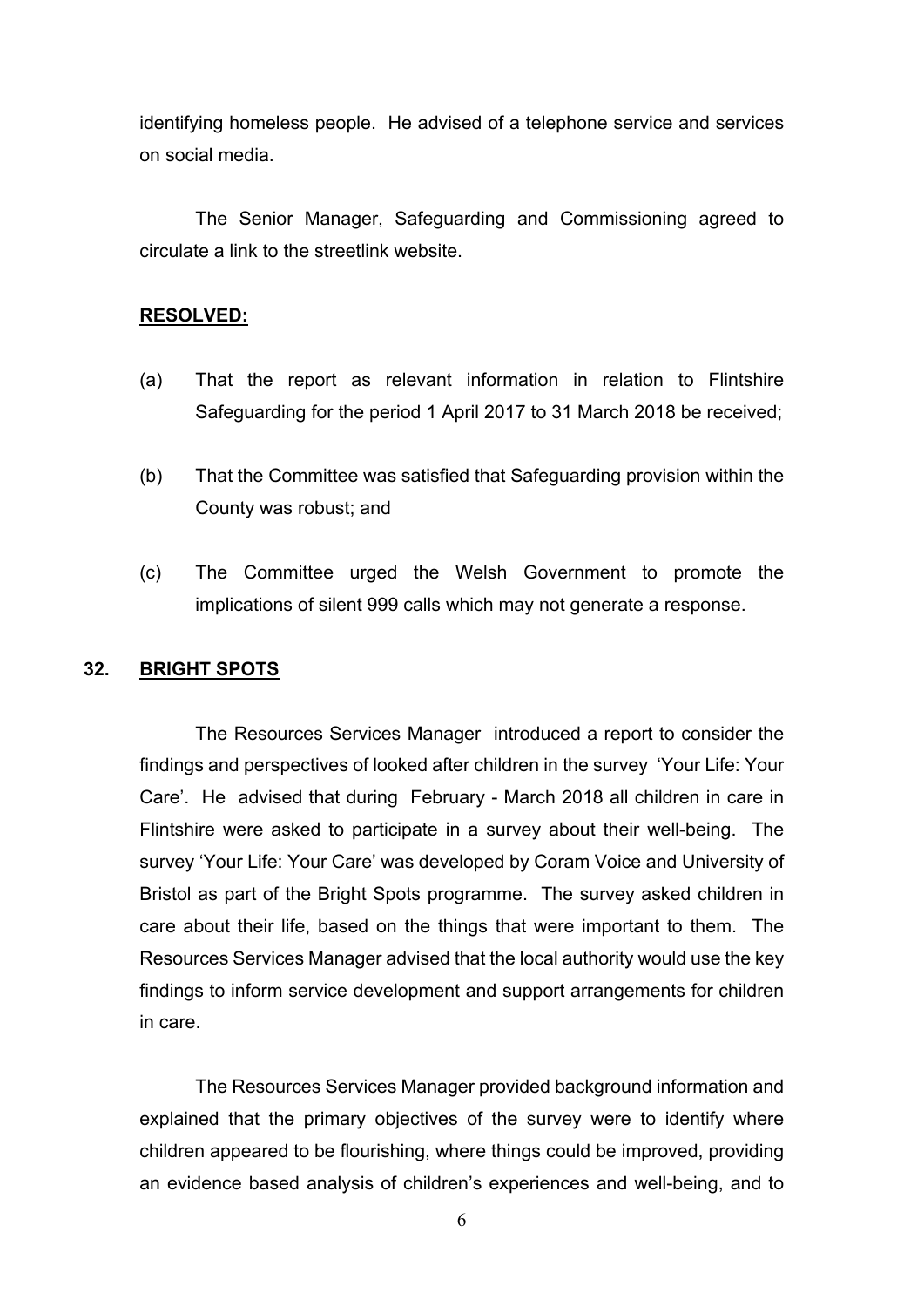inform service improvements. The survey published three documents which were appended to the report. The Resources Services Manager reported on the key findings and areas of development arising from the survey, as detailed in the report. He advised that work would be undertaken through the consultation and engagement forum for looked after children and with foster carers to develop an informed action plan to learn, and where appropriate, extend good practice as well as enhance support in areas for development.

Councillor Hilary McGuill commented on the statistic that 82% of children (aged 8-11) did not feel they were included in decision making about their lives and asked what was being done to address this. The Resources Services Manager explained that this information had been reported back to social workers and would feedback to the Independent Review service.

#### **RESOLVED:**

- (i) That the findings and perspectives of looked after children from the 'Your Life, Your Care Flintshire full report' be noted; and
- (ii) That the development of a co-produced action plan with looked after children, which sets out a local authority response to the key recommendations indentified in the Bright Sports full report, be endorsed.

#### **33. ROTA VISITS**

There were no reports on rota visits.

#### **34. FORWARD WORK PROGRAMME**

The Facilitator presented the Forward Work Programme for consideration. She advised that the next meeting of the Committee would be held on Thursday, 13 December to consider the following items:

7